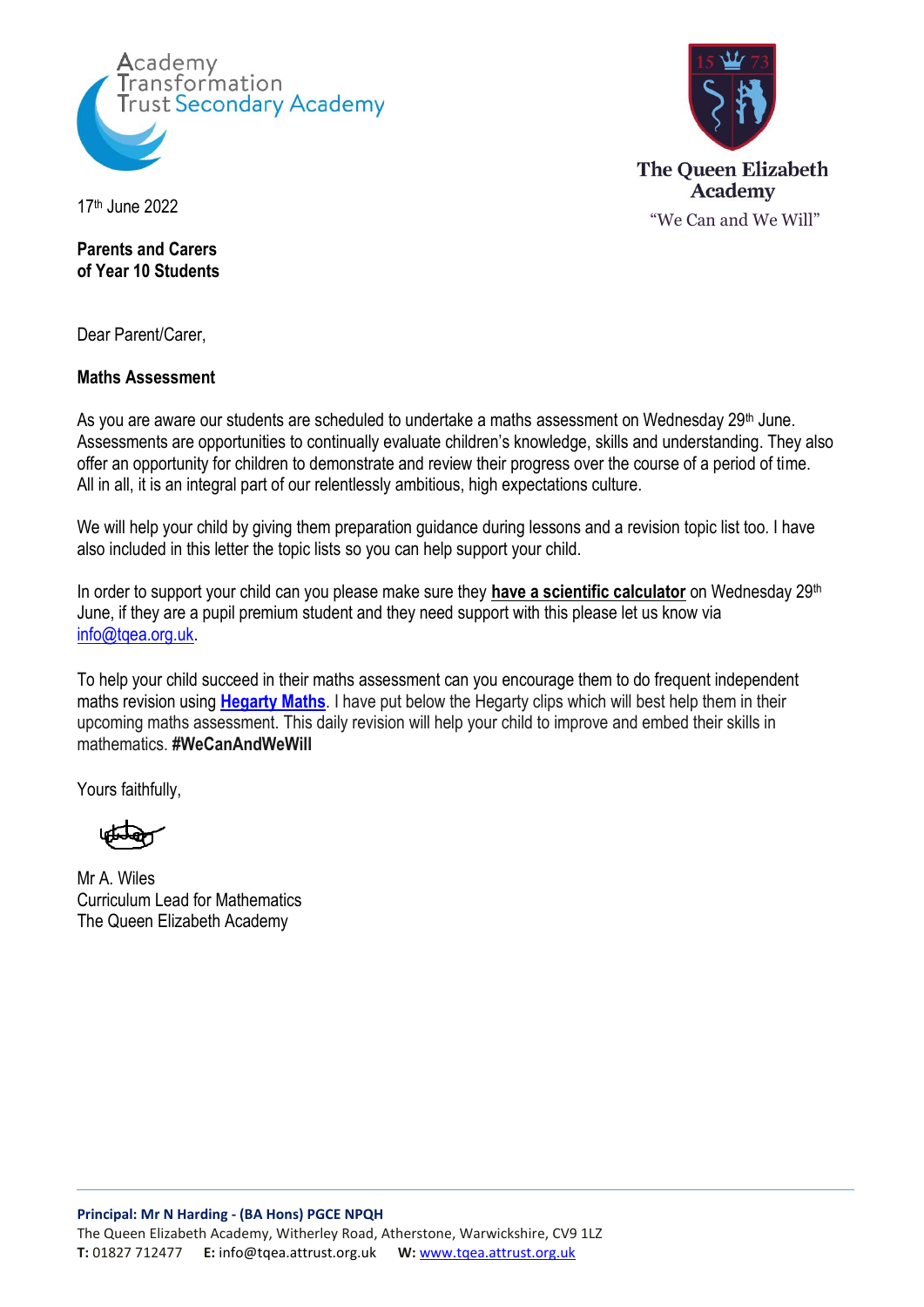## Y10 Summer: Foundation Revision List

| <b>Topic</b>                                    | <b>Hegarty Clip</b>          |  |
|-------------------------------------------------|------------------------------|--|
| <b>NON-CALCULATOR SECTION</b>                   |                              |  |
| <b>Decimals to fractions</b>                    | 52                           |  |
| <b>Unit Conversion</b>                          | 692, 693, 695, 696, 698, 699 |  |
| Lines of symmetry                               | 827                          |  |
| <b>Negative Numbers</b>                         | 41,42,43 and 44              |  |
| <b>Linear Equations</b>                         | 178, 179 and 180             |  |
| <b>Division of Integers</b>                     | 145                          |  |
| <b>Addition of Fractions</b>                    | 66                           |  |
| <b>Money Problem</b>                            | 752                          |  |
| <b>Fractions to Percentages</b>                 | 75 and 76                    |  |
| <b>Fractions and ratio</b>                      | 330                          |  |
| <b>Fraction of an amount</b>                    | 77                           |  |
| <b>Edges and Faces of Common Solids</b>         | 830                          |  |
| Probabilities adding to one                     | 351                          |  |
| <b>Drawing Linear graphs</b>                    | 206                          |  |
| Number square problem with fractions            |                              |  |
| <b>Standard form</b>                            | 122 and 123                  |  |
| <b>Solve Linear equation</b>                    | 184                          |  |
| Angle problem: quadrilateral and straight lines | 560                          |  |
| Limits of accuracy: rounding problem            | 132                          |  |
| Area of quarter circle                          | 541                          |  |
| <b>CALCULATOR SECTION</b>                       |                              |  |
| Unit knowledge of length                        | 691                          |  |
| Find a common multiple                          | 33                           |  |
| Convert fraction to decimal                     | 73 and 74                    |  |
| Use of a calculator and rounding                | 129                          |  |
| Interpret a pictogram and sampling              | 426                          |  |
| Median of a set of numbers                      | 409                          |  |
| Improper fraction calculation                   | 63 and 64                    |  |
| Solve linear equation                           | 178, 179 and 180             |  |
| Angles at a point                               | 812, 813 and 814             |  |
| Conversion of units                             | 692, 693, 695, 696, 698, 699 |  |
| Make arithmetic progression                     | 197                          |  |
| Fraction to a ratio                             | 330                          |  |
| Simplify, factorise and multiply out            | 156, 157, 162 and 168        |  |
| Map scale and Bearings                          | 492 and 864                  |  |
| Drawing a Pie Chart                             | 427                          |  |
| Substitution into a formula                     | 780, 781 and 782             |  |
| Distance-time graph and speed interpretation    | 874 and 875                  |  |